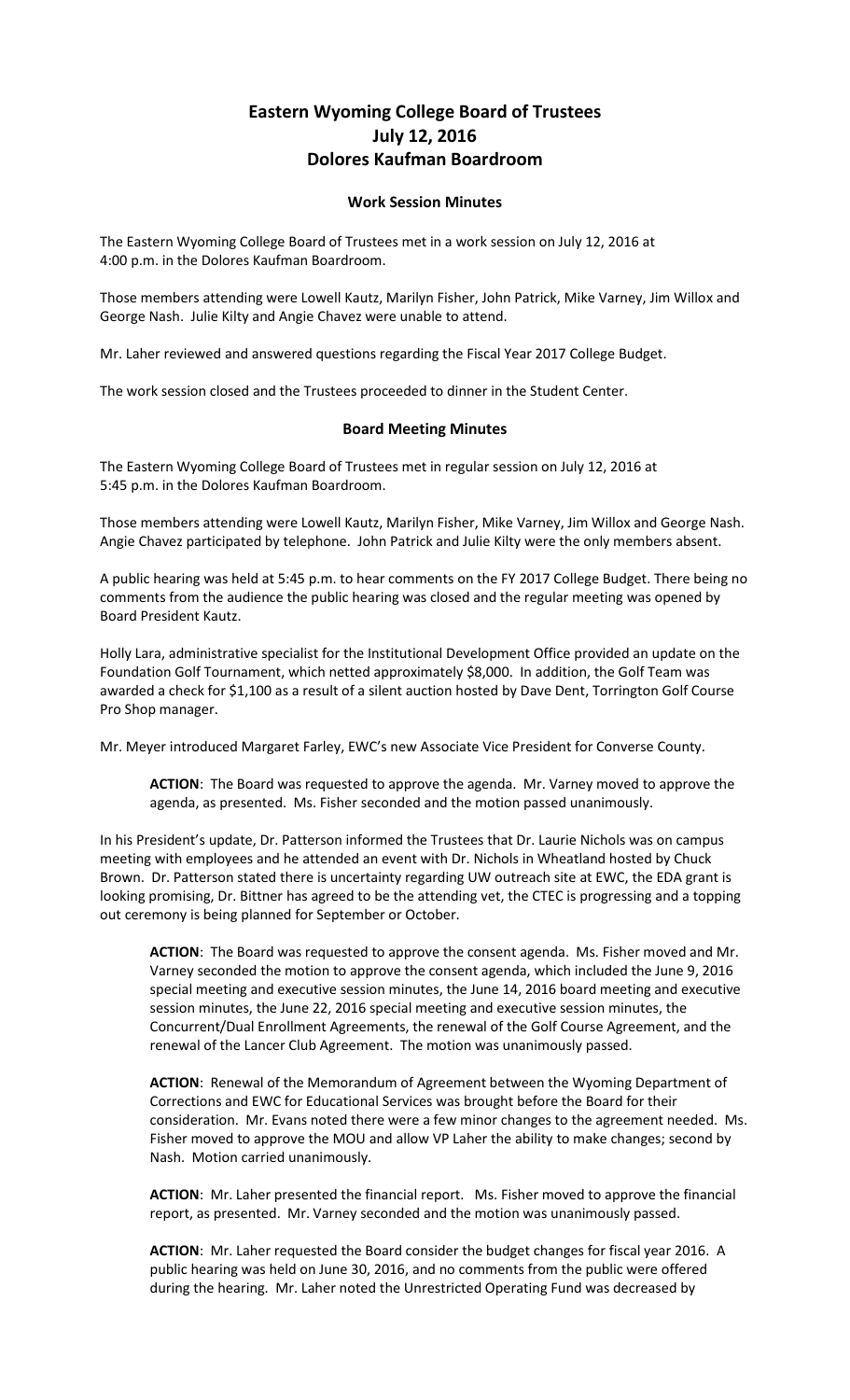\$459,452 in order to adjust spending down to the expected current year tuition and fees revenues, the Restricted Grants & Contracts/BOCES Fund was increased by \$24,189 and the Plant Funds Debt Service Fund was decreased by \$88,100 for the cancellation of the Converse County loan for Douglas Campus due to excess projected special purpose tax collections. Transfers were made between program categories to correct current year budget deficits. Mr. Varney moved to approve the fiscal year 2016 transfers of unexpended/unencumbered appropriations and requested budget authority increases, as presented. Mr. Nash seconded; motion carried unanimously.

**ACTION**: The Board was requested to consider the assessment of the one-half mill levy for FY-17 and FY-18. Mr. Laher informed the Board the one-half mill levy supports continuing concurrent credit enrollment for high school students and other post-secondary education programs and services through the Eastern Wyoming Board of Cooperative Educational Services (EW BOCES), of which EWC is a member. A hearing on the EWC assessment was held on June 30 and no comments were received from the public. Mrs. Chavez made a motion to approve the assessment of the one-half mill levy for FY 2017 and FY 2018, as presented. Ms. Fisher seconded and the motion carried unanimously.

**ACTION**: The Fiscal Year 2017 College Budget was brought before the Trustees for consideration. Mr. Varney moved and Ms. Fisher seconded the motion to approve the Fiscal Year 2017 College Budget, as presented. Motion carried unanimously.

**ACTION**: Dr. Cogdill requested the Board consider the revisions to the Crisis Management Policy on first reading. The proposed changes simply update the policy and remove outdated verbiage and establishes a time when the plan is to be reviewed and updated on an annual basis. Ms. Fisher moved to approve on first reading Board Policy 2.3 Crisis Management, as presented. Mr. Nash seconded. Motion carried unanimously.

**ACTION**: College Relations Director Tami Afdahl presented a new Media Relations policy for the Board's consideration. The Policy was brought before the Board several months earlier and the Board requested Ms. Afdahl work with Mr. Evans to develop more appropriate language. Discussion was held regarding the purpose of the policy and Ms. Fisher indicated she would prefer tabling the policy until next month when more Trustees would be present. Ms. Fisher then moved to table consideration of this policy until next month; second by Mr. Varney. Motion was unanimously passed.

**ACTION**: The Board was informed the revisions to Board Policy 3.12 Sexual Harassment align the College's verbiage with that used by the US Department of Labor and Education. It also establishes an Administrative Rule for that portion of the current policy which is implementation oriented versus broad, overarching policy. Mr. Varney moved to approve on first reading the revisions to Board Policy 3.12 Sexual Harassment, as presented. Ms. Fisher seconded and the motion carried unanimously.

**ACTION**: Ed Meyer, Human Resources director requested the Board approve the appointment of Dinesh Kasti to the position of Math Instructor. Mr. Kasti received his Master's degree and PhD from Florida Atlantic University and has eight years of college and university teaching experience. Ms. Fisher moved to approve the appointment of Dinesh Kasti to the position of Math Instructor; second by Mr. Varney. Motion passed unanimously.

**ACTION**: Dr. Patterson requested the Board change their August board meeting date to Wednesday, August 3 instead of August 9 as he will be out of town. Ms. Fisher moved and Mrs. Chavez seconded the motion to approve changing the August board meeting date to August 3, 2016, as presented. Second by Chavez. Motion carried unanimously.

Updates were provided by the Staff Alliance, Institutional Development, Student Services, and Academic Services as well as an update of construction projects.

Dr. Landa presented the Program reviews for the Pre-Professional programs, the Science Department, and the Social Sciences Cluster.

Dr. Landa presented the Annual Enrollment Comparison Summary for 2015-2016. The report indicates the total headcount for 2015-2016 decreased by 102 students. The total full-time enrollment decreased by 130 students and the total part-time enrollment increased by 28 students. The annualized Full Time Equivalency (FTE) for 2015-16 decreased by 150.46 FTE.